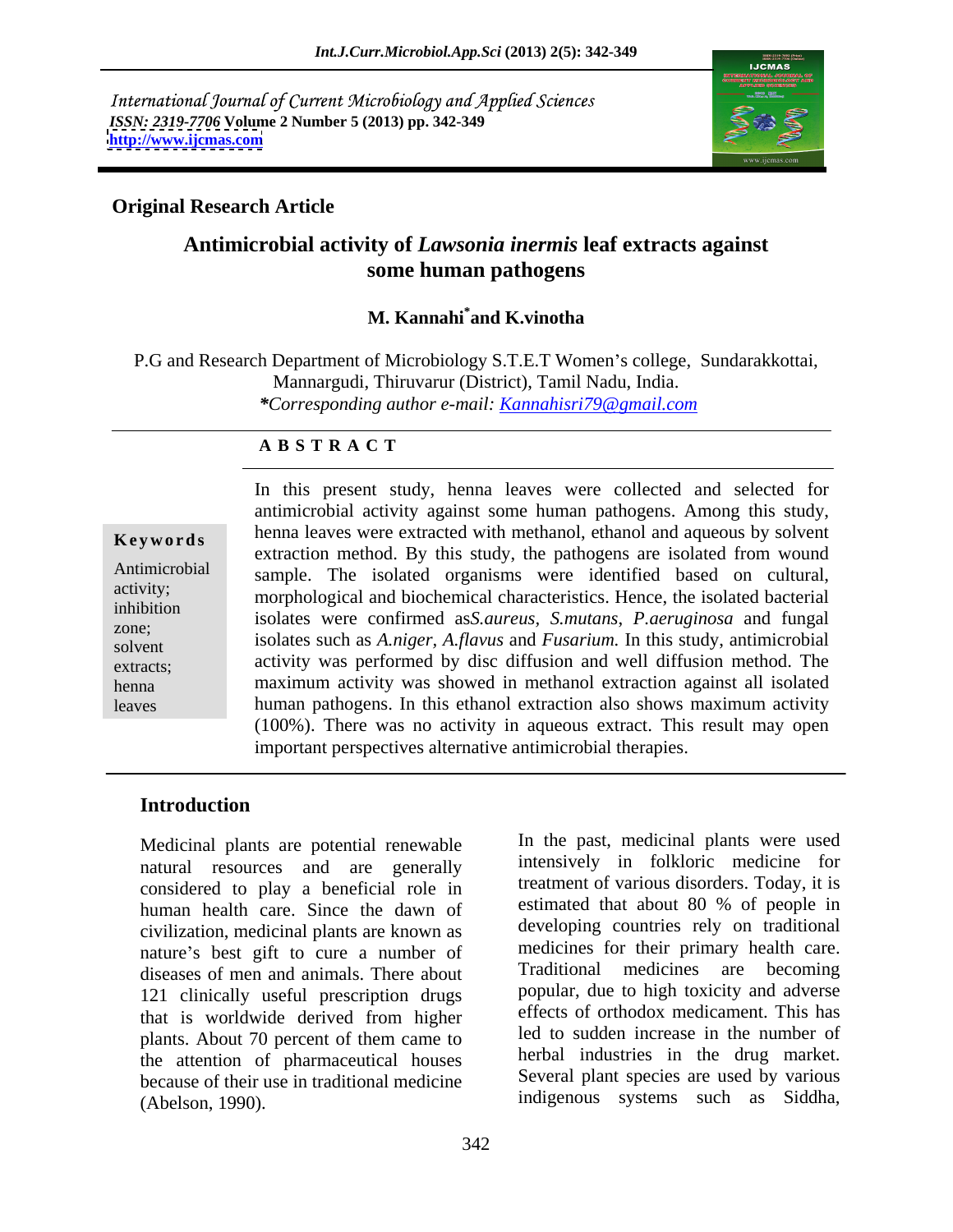*Lawsonia inermis* (Lythraceae) is a perennial plant commonly called as henna, In modern medicine also, plants occupy a having different vernacular names in India viz., Mehndi in Hindi, Mendika, some important drugs although synthetic Rakigarbha in Sanskrit, Mailanchi in drugs and antibiotics brought about a (Kirtikarkr and Basu, 1956). It Malayalam, Muruthani in Tamil, Benjati in Oriva. Mayilanchi in kannada and Mehedi in of reach to millions of people. Traditional Bengali **[**is native to North Africa and medicines are used by about 60 percent of South East Asia, and often cultivated as an the world's population. These are not only ornamental plant throughout India, Persia, used for primary health care not just in and along the African coast of the Mediterranean sea (Malekzadeh, 1968). Also in developed countries as well as<br>Henna grows better in tropical savannah modern medicinal plants, minerals, and and tropical arid zones, in latitude between organic matter, the herbal drugs are 15° and 25° N and S, produces highest dye content in between temperature 35 to 45°C. The optimal soil temperature ranges

Henna leaves are very popular natural dye to color hand, finger, nails and hair. The dye molecule, Lawson is the chief constituents of the plant; its highest concentration is detected in the petioles (0.5-1.5%). In folk medicines, henna has been used as astringent, antihemorrhagic, intestinal antineoplastic, cardio-inhibitory,<br>hypotensive, sedative and also as hypotensive, sedative and also as biological activities of a number of plants. therapeutic against amoebiasis, headache, jaundice and leprosy **(**Raja sekaran, 2001).

India is one of the pioneers in the indigenous systems at medicine, namely Ayurveda, Siddha and Unani. For millennia, the India population has depended upon mostly plant based crude

Ayurveda, Unani and Allopathy for the drugs for the treatment of variety of treatment of different ailments. This human ailments. India has about 18, 000 review emphasizes the traditional uses and species of angiosperms, of with about biological properties of *Lawsonia inermis* 2,500 species are considered as important (Farnsworth *et al.,* 1985). source of medicinal and aromatic chemical components **(**Cown, 2009).

 $\degree$  N and S, produces highest dye prepared from medicinal plants only. very significant place as raw material for revolution into controlling different disease. But these synthetic drugs are out rural areas in developing countries, but also in developed countries as well as modern medicinal plants, minerals, and prepared from medicinal plants only.

for germination are 25 to 30<sup>°</sup>C.<br>
medicinally and pharmacologically development and well documented of Lawsonia increase and determination of The main interest in plants because of their medicinally and pharmacologically important active ingredients rapidly. Medicinal plant products have been studied extensively and their role in several useful biological activities, such as antibacterial, antifungal, insecticides and herbicides have been well documented number of plant products with the useful bioactive properties is increasing rapidly as on outcome of several on going research programs on investigation of These bioactive compounds have several as lead molecules for the development of many synthetic antibiotics. Hence , the present study was undertaken with the preparation of different solvents extracts of *Lawsonia inermis* and determination of antimicrobial activity of its leaf extracts by disc diffusion and well diffusion method.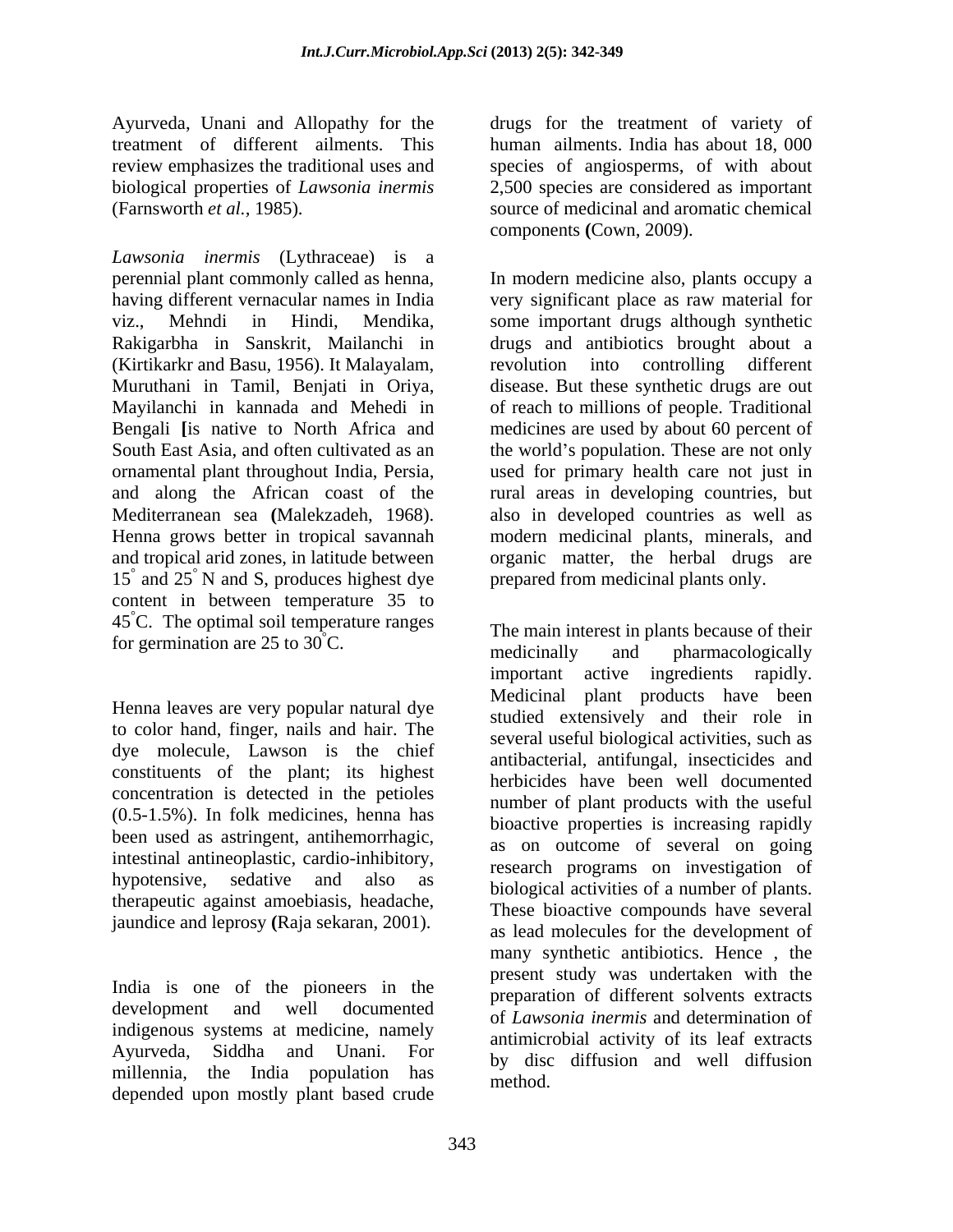Wound sample ( specimen) was collected with the help of specialist using sterile swabs. The swabs were immediately transported to the laboratory. The the disc) (Gupta *et al.*, 1993). specimen should be collected before any antimicrobial agents were administrated. **Well Diffusion Technique** (Bauer *et al. ,*

### **Isolation and identification of pathogens**

The swabs were immediately inoculated well diffusion method. One well of 5 mm on Mecconkey agar, Mannitol salt agar, Kings B medium which were incubated at  $37^{0}$  C for  $18 - 24$  hrs.

The plant materials used for this study Mahathevappatanam, Thiruvarur District, zone around the well. The zone of

The shade dried plant materials were pulverized into coarse powder and extracted in soxhelt apparatus using **Antifungal Activity** methanol, ethanol and aqueous extracts were also prepared. The collected methanol, ethanol and aqueous extracts Potato-Dextrose Agar medium was were concentrated under vacuum  $(50^0C)$  prepared and transferred to sterile dried and weighed for methanol ethanol dishes and allowed to solidify. dried and weighed for methanol , ethanol and aqueous extracts taken at different concentration 25%, 50%, 70% and 100% against test pathogens. Surface of the agar medium separately.

**Disc Diffusion method** (Perz *et al.,* 1990) Antibacterial activity of the extracts was methanol and aqueous plant extracts. The tested by Disc-diffusion method (Kirby plates were left for 1 hour at room tested by Disc-diffusion method (Kirby and Bauer, 1966). 0.2 ml bacterial cultures

**Materials and Methods** (4hrs) were uniformly spread on solidified **Sample Collection discs** prepared with plant extracts were immersed into normal saline and inhibitory zones (including the diameter of nutrient agar medium. The filter paper carefully placed over the spreaded cultures by using sterile needle and incubated at  $37<sup>0</sup>$  C for 24hrs. After the incubation period, the plates were examined for the disc) (Gupta *et al*., 1993).

## 1966)

 $37<sup>0</sup>$ C for 18 – 24 hrs. air flow chamber. The wells were loaded **Collection of plant material** 50%, 75%, and 100% of the leaf extracts were collected from the rural area of were observed after 24 hrs for clearing Tamil Nadu, South India. inhibition was calculated by measuring the **Plant Extract preparation** well. The reading were taken in all the 24 hrs old bacterial cultures were used for well diffusion method. One well of 5 mm size will be made in the help of sterile cork borer under aseptic condition in laminar with different concentration such as 25%, (5g in 100ml of solvent). The plates were incubated at  $37^0$ C for 24 hours. The plates  ${}^{0}C$  for 24 hours. The plates were observed after 24 hrs for clearing zone around the well. The zone of diameter of the inhibition zone around the replicates the average values were tabulated (Baues *et al*., 1996).

### **Antifungal Activity Disc Diffusion method** (Perz *et al.,* 1990)

 ${}^{0}C$ ) prepared and transferred to sterile petri Antibacterial Activity **Surface** of the media by rotating the plate. Potato-Dextrose Agar medium was dishes and allowed to solidify. A suspension of identified three fungal spp was added to media and swabs the entire The inoculums were equally distributed in Sterile 5mm disc in diameter dipped in solutions of the various solvent ethanol, methanol and aqueous plant extracts. The plates were left for 1 hour at room temperature as a period of pre incubation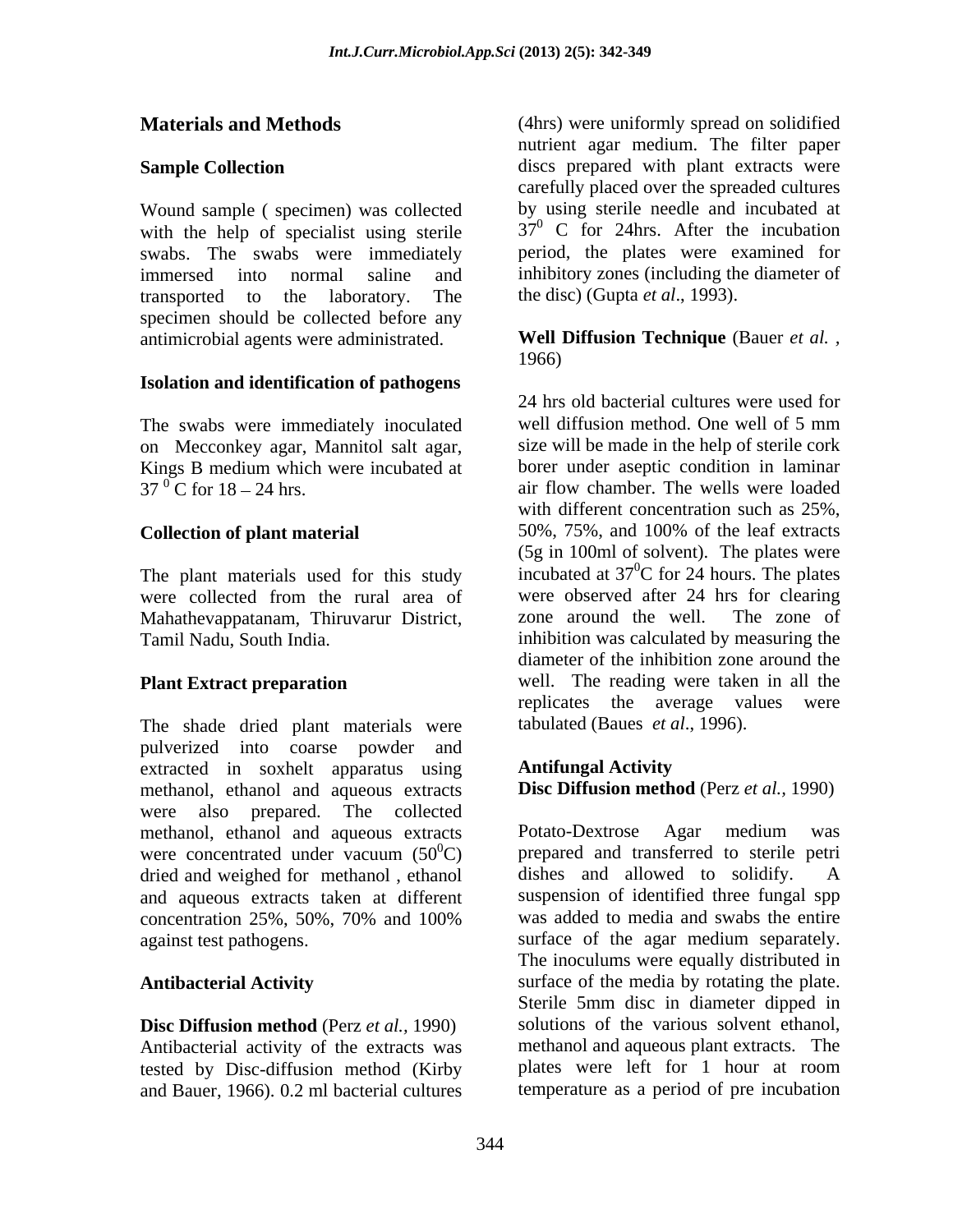diffusion to minimize the effects of variation in time between the applications of the different solutions. Then the plates were incubated at  $24^{\circ}$ C for 2-3 days and Where.  ${}^{0}C$  for 2-3 days and Where observed for antimicrobial activity. The diameters of the zone of inhibition was  $\sum (X - X)^2 =$ The sum of the square of the calculated and compared with the deviation of each value from the mean. standards (Gupta, 1997).

### **Well Diffusion Technique** (Bauer *et al.,* 1966)

The fungal culture used for well diffusion **Results and Discussion** method. The Sabouraud agar plates were prepared and the fungal spores were spreaded on the Sabouraud agar plates.<br>active ingredient (B asarone) from leaves. One well of 5mm, size made in the agar plates with the help of sterile cork borer enamber. The went were loaded what<br>0.2ml of leaf extracts. The plates were incubated at  $28^{\circ}$ C for 48hrs.

The plate was observed after 48 hrs for clearing zone around the well. The zone of inhibition was calculated by measuring the diameter of the inhibition zone around

Random sampling was used for the entire test. The data of all the parameters were statistically analyzed and expressed as work, aqueous extracts of *Lawsonia* Mean  $+$  SD by using the formula given by (Essawi and Srour, 2000).

Mean 
$$
(X) = \sum_{N}
$$
  
The antibacterial activity may be attributed

Standard deviation 
$$
=
$$

N<sub>N</sub> Where,

 $(X-X)^2$  = The sum of the square of the

 $\sqrt[2]{\sum(x-x)}$ 

 $N =$  Number of observation.

### **Results and Discussion**

under aseptic condition in laminar air flow and aquious used the most of the previous chamber. The well were loaded with studies studies were also found to be In the previous studies has been found to be a best solvent for extraction of the active ingredient ( $\beta$  asarone) from leaves. Though, solvents such as methnol, ethanol and aqueous used the most of the previous studies studies were also found to be suitable for extracrtion of active ingredients. It is well established that the  $β$ - asarones found in leaf, roots and rhizomes tissues are responsible for almost all of the antimicrobial activities of the *Lawsonia inermis* (MacGaw et al., 2002).

the well(Alexpolous and Mims, 1993).<br>of *Lawsonia inermis* showed **Statistical Analysis**<br>
positive and gram negative bacteria Diacyl The ethanol and water extract of the back of *Lawsonia inermis* showed antimicrobial activity against gram heptenoid and its Fyrosdia crosyenin were identified at the constituent responsible for this activity (Saxena *et al.,*1990). In this work, aqueous extracts of *Lawsonia inermis* inhibits the skin pathogens *S.aureus, S.mutans* and *P.aeruginosa*  potentially at 100% concentration. this extracts control the bacteria and fungal pathogen which cause skin disease.

**The antibacterial activity may be attributed** N<br> **N**<br> **Example 2018 Example 2018 Contract to the potential delivery image of angle 2018 Contract to** Where,<br> $\sum_{n=1}^{\infty}$  a cocktain of a variety of active principles  $X = Sum of all values of variable$  a cockum of a validy of active principles  $N =$ Number of observation  $Q_{\text{2000}}$   $Q_{\text{2000}}$   $Q_{\text{2000}}$   $Q_{\text{2000}}$ to not only a single active principle but to or alkaloid (Britto, 2001; Eassawi and Srour, 2000; Bisignano *et al*., 2000. Osawa *et al*., 2000)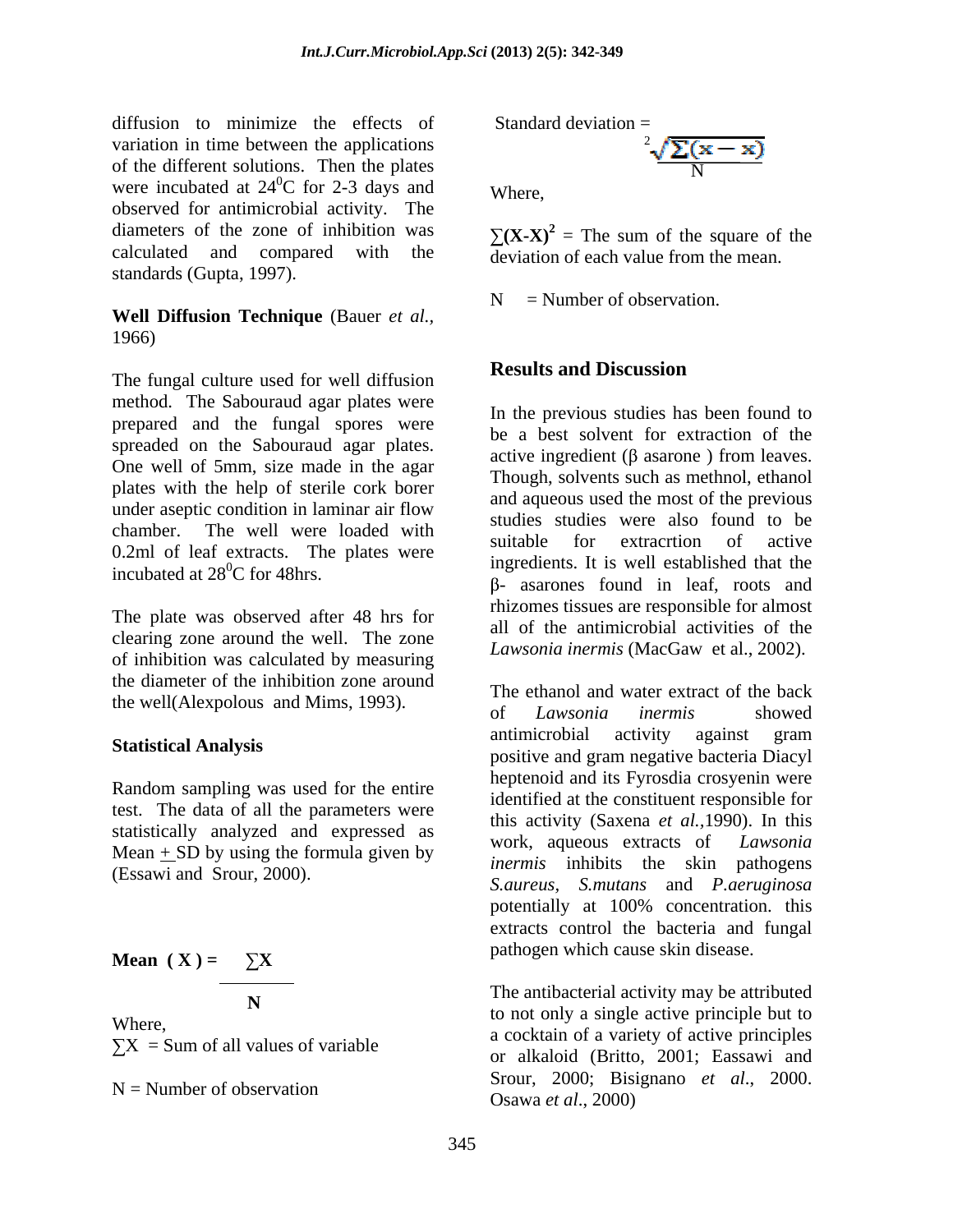Several recent papers reported that the to flavonoides (Harborne, 1988). minimum activity  $(2.3 \pm 1.516$ mm) at  $25\%$ Alkaloids are important defence of the followed by  $50\%$   $(3.6\pm3.23$ mm),  $75\%$ plats against pathogenic organisms and  $(5\pm5.12 \text{mm})$  and  $100\%$   $17\pm16.04 \text{mm}$ ). secretion. was obtained at 75%  $(4.6\pm3.16$ mm)

The present study has been under taken to  $(2.8 \pm 2.4 \text{mm})$  and  $25\%$   $(2.6 \pm 2.1 \text{mm})$ . The extracts of *Lawsonia inermis* leaves gainst pathogens. at 25% concentration and maximum

### **Isolation of organisms**

Nutrient agar and PDA plates were inoculated in to the agar plates. The minimum activity  $(2.0\pm4.31$  mm at  $25\%$ bacterial colonies were identified by concentration maximum activity gram's staining and biochemical test

The antimicrobial potency of *Lawsonia*  some human pathogenic bacteria and fungi *aureus*, presence or absence of zone of inhibition.

# *inermis* **by Disc diffusion method**

The activity of methanol extracts of **Antifungal activity of** *Lawsonia inermis Lawsonia inermis* leaves against *Staphylococcus aureus* showed minimum activity  $(2.3 \pm 2.01 \text{mm})$  at 25 % The methanol extracts of *lawsonia inermis* concentration and maximum activity  $(9.3\pm8.9$ mm) at 100% level. The activity

presences of antibacterial activity are due against *Streptococcus mutans* showed herbivores. It also toxin for insects which The activity of methanol extracts of further modify the alkaloids and *Lawsonia inermis* against *pseudomonas*  incorporate them into their own defense *aeruginosa,* showed maximum activity find out the effectiveness of the different ethanol extracts of *Lawsonia inermis* some human bacterial and fungal showed minimum activity (3.1±3.21mm) of methanol extracts of *Lawsonia inermis* minimum activity  $(2.3 \pm 1.516$ mm) at 25% followed by 50% (3.6±3.23mm), 75%  $(5\pm 5.12$ mm) and  $100\%$   $17\pm 16.04$ mm). was obtained at 75% (4.6±3.16mm) followed by  $100\%$   $(3.3\pm2.16$ mm),  $50\%$  $(2.8\pm2.4\text{mm})$  and  $25\%$   $(2.6\pm2.1\text{mm})$ . The leavesagainst *Staphylococcus aureus* at 25% concentration and maximum activity  $(8.1\pm6.2$ mm) at 100% level.

prepared. Then the wound samples were leaves *Streptococcus mutans* showed where as fungi by lactophenol cotton blue extracts of *Lawsonia inermis*leaves mounting technique. against *pseudomonas aeruginosa* showed **Antimicrobial activity** concentration and maximum activity *inermis* leaf extracts were tested against *Lawsonia inermis* against *Staphylococcus*  was quantitatively assessed for the *Psseudomonas aeruginosa.* The present The results relative to antibacterial activity out the effectiveness of the methanol, was observed by measuring the diameter ethanol and aqueous extracts of *Lawsonia*  of the zone of inhibition. *inermis* against some human pathogenic **Antibacterial activity of** *Lawsonia S.mutans, P.aerugenosa, A.niger, A.flavus* The ethanol extracts of *Lawsonia inermis* minimum activity  $(2.0\pm4.31$ mm) at 25 % concentration maximum activity  $(9.1\pm5.1$ mm) at  $100\%$ . The ethanol minimum activity (9.1±8.61mm) an 25% concentration and maximum activity (7.6±6.41mm) at 100%. There was no activity showed by aqueous extracts of *Streptococcus mutans*, and investigation has been undertaken to find microorganism such as *S.aureus,*  and *Fusarium.*

## **By Disc diffusion method**

The methanol extracts of *lawsonia inermis* leavesshowed maximum activity at 100% level  $(2.5\pm 2.3$ mm) and minimum activity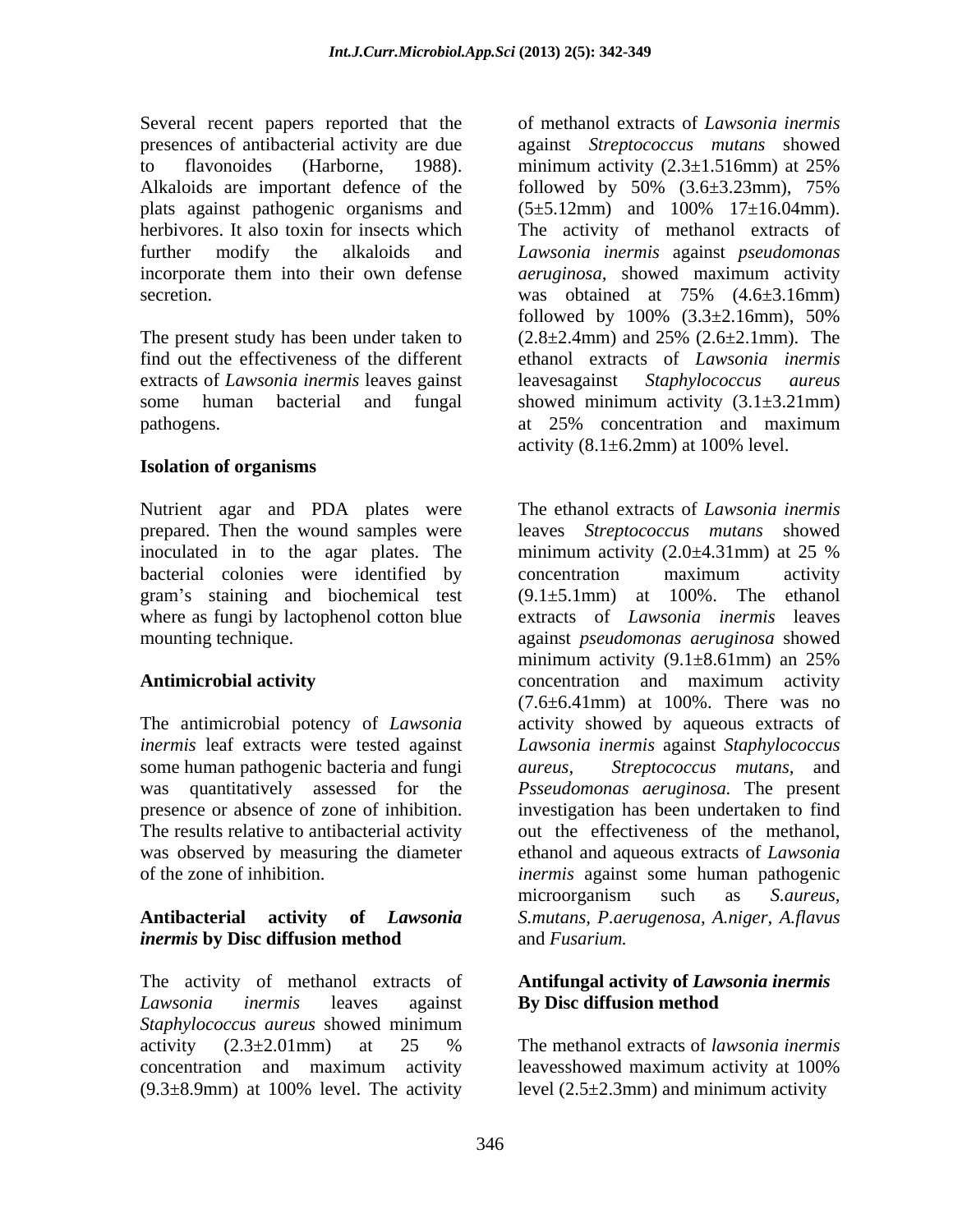| <b>S.No</b> | <b>Organisms</b> | Zone of inhibition(mm) |                    |                |                |
|-------------|------------------|------------------------|--------------------|----------------|----------------|
|             |                  |                        | 500/               | 75%            | 100%           |
|             | <i>S.aureus</i>  | $2.3 \pm 2.01$         | $2.3 \pm 3.0$      | $2.8 \pm 2.7$  | $2.5 \pm 2.3$  |
|             | S.mutans         | $2.3 \pm 2.0$          | $2.4 \pm 3.1$      | $5.1 \pm 4.0$  | $6.6 + 4.4$    |
|             | P.aeruginosa     | $2.6 \pm 2.1$          | $2Q+2A$<br>2.0⊥2.4 | $4.6 \pm 3.16$ | $3.3 \pm 2.16$ |

### **Table.1** Antibacterial activity of methanolic extracts of *Lawsonia inermis* (mm)

Value are triplicate and represented as mean  $\pm$  standard deviation

**Table.2** Antibacterial activity of ethanolic extracts of *Lawsonia inermis* (mm)

|                    |                | Zone of inhibition(mm)      |               |                                |
|--------------------|----------------|-----------------------------|---------------|--------------------------------|
| S.No Organisms     | 25%            | $50\%$                      | 75%           | $\frac{100\%}{ }$              |
| 1 S. <i>aureus</i> | $3.1 \pm 3.21$ |                             | $2.8 \pm 2.7$ |                                |
| 2 S.mutans         | $2.0 \pm 4.31$ | $2.3\pm3.0$<br>2.4 $\pm3.1$ | $5.1 \pm 4.0$ | $8.1 \pm 6.2$<br>9.1 $\pm 4.1$ |
| 3 P.aeruginosa     | $26+21$        | $2.8 \pm 2.4$               | $7.6 \pm 6.4$ | $9.1 \pm 8.61$                 |

**Table.3** Antifungal activities of methanolic extracts of *Lowsonia inermis* (mm)

|      |                     |               |               | ne of inhibition(mm) |               |
|------|---------------------|---------------|---------------|----------------------|---------------|
| S.No |                     | 25%           | 50%           |                      | $100\%$       |
|      | A.niger             | $0.3 \pm 1.1$ | $2.3 \pm 3.0$ | $2.8 + 2.7$          | $2.5 \pm 2.3$ |
|      | 2 $A$ <i>flavus</i> | $8.3 \pm 9.1$ | $4.4 \pm 3.1$ | $5.1 \pm 4.0$        | $2.5 \pm 8.1$ |
|      | Fusarium            | $2.6 \pm 2.1$ | $2.8 \pm 2.4$ | $4.6 \pm 3.16$       | $4.7 + 4.4$   |

Value are triplicate and represented as mean  $\pm$  standard deviation

| Table.<br>Antifungal<br>activity | of ethanolic<br>extracts of<br>t Lawsonia inermis (mm) |  |  |
|----------------------------------|--------------------------------------------------------|--|--|
|                                  |                                                        |  |  |

| the control of the control of the con-   |                       |                | Zone of inhibition(mm)       |                 |
|------------------------------------------|-----------------------|----------------|------------------------------|-----------------|
| $\vert$ S.No $\vert$<br><b>Organisms</b> | $\Delta E0$ /<br>25 R | 50%            | 75%                          | $100\%$         |
| A.niger                                  | $3.5 \pm 1.4$         | $2.3 \pm 3.0$  | 2.8 $\pm$ 2.7                | $2.03 \pm 3.03$ |
| A.flavus                                 | $8.3 + 9.1$           | $3.04 \pm 5.5$ | $5.1 \pm 4.0$                | $7.4 \pm 6.5$   |
| Fusarium                                 | $2.6 \pm 2.1$         |                | 6.1 $\pm$ 9.5 4.6 $\pm$ 3.16 | $9.1 \pm 8.9$   |

Value are triplicate and represented as mean  $\pm$  standard deviation

at 25 % (0.3±1.1mm) against *A.flavus.* The (8.3±9.1mm) against *A.niger. For*

methanol extracts of *Lawsonia inermis*  minimum activity at 25% (2.03±3.03mm) leavesshowed maximum activity at 100% against A.flavus. Ethanol extracts of  $(2.5.0\pm8.1$ mm) minimum activity at 25% Lawsonia inermis showed maximum *Fusarium* also it showed maximum minimum activity at 50% (3.04±5.5mm) activity of methanol extracts at 100% against A.niger. The ethanol extracts of  $(4.7\pm4.4\text{mm})$ , followed by 25% *inermis* showed maximum activity at  $(1.3\pm1.8$ mm), 50%  $(2.2\pm2.1$ mm) and 75%  $100\%$   $(9.1\pm8.9$ mm) and minimum activity (1.3±1.8mm). The ethanol extracts of 50% (6.1±9.5mm) against *Fusarium. Lawsonia inermis* showed maximum There was no activity showed by aqueousactivity at  $100\%$   $(3.5\pm1.4$ mm) and against *A.flavus.* Ethanol extracts of *Lawsonia inermis* showed maximum activity at  $100\%$   $(7.4 \pm 6.5 \text{mm})$  and against *A.niger.* The ethanol extracts of *inermis* showed maximum activity at 100% (9.1±8.9mm) and minimum activity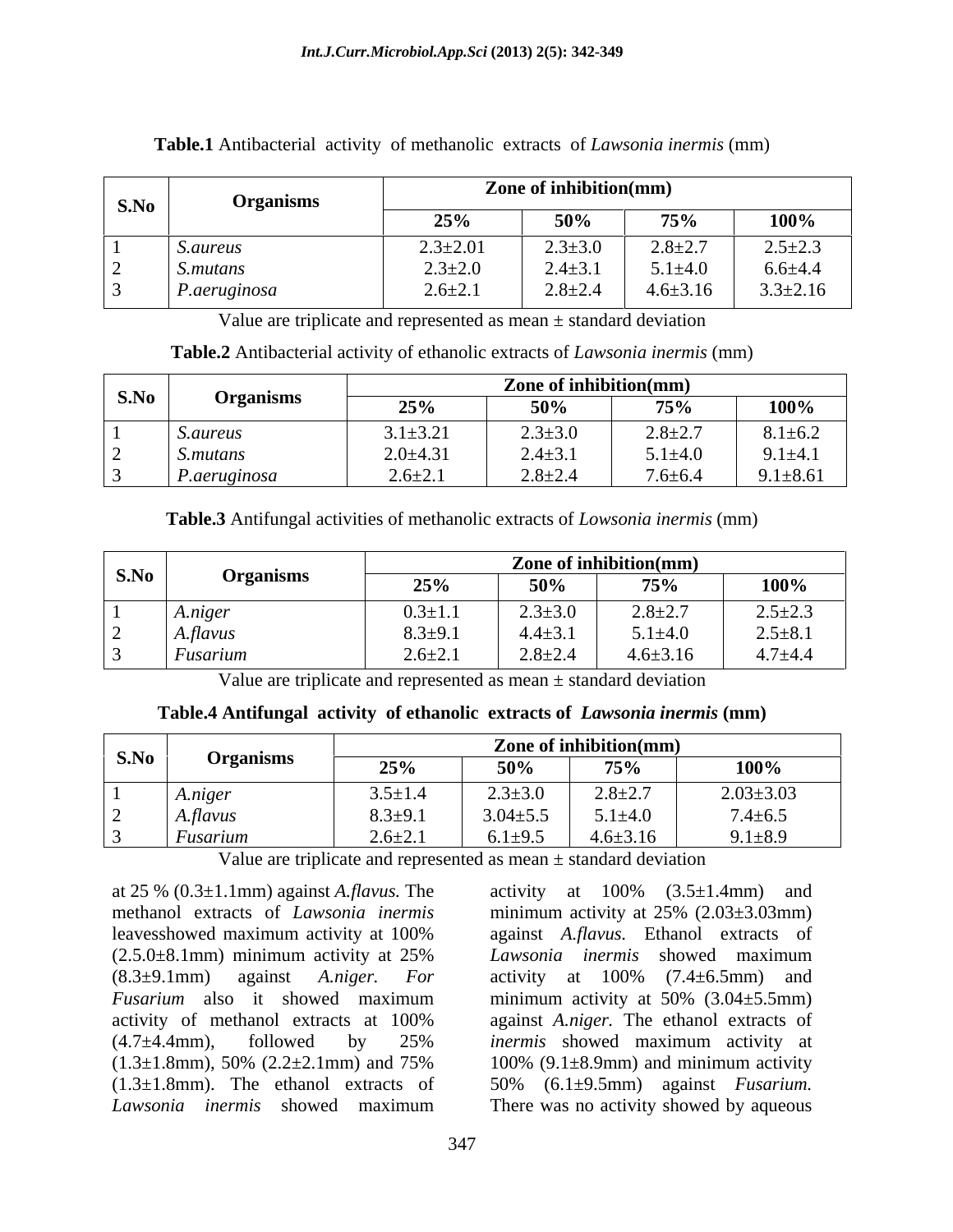extracts of *Lawsonia inermis* against

revealed that maximum activity of the leaf and well diffusion method. The maximum extracts of *Lawsonia inermis* was observed *niger, fumigates* account for most

assessed for the presence or absence of zone of inhibition.

The hiumble *Lawsonia inermis* has value in the treatments of acne. The seeds are used, which contain proteins, lecithins, 513. carbohydrates and fats. It is nutritious and Alexpolous, C.J., and Mims, C.W . 1993. anti dermatitis agent. They have been used in cases of acne and on faded, wrinkled skins [14]. In the present study *Lawsonia inermis* leaf extract was studied for their antiseptic and vasodilator activities and antimicrobial activity against skin disease

In this present study, henna leaves were collected and selected for antimicrobial  $\text{Rev}.2(4):564-582$ activity against some human pathogens. Among this study, henna leaves were extracted with methanol, ethanol and for antibacterial activity. J. aqueous by solvent extraction method. By

*Staphylococcus aureus, Streptococcus* soil. The isolated organisms were *mutans,* and *Pseudomonas aeruginosa.* identified based on cultural, morphological **Well Diffusion method** isolated bacterial colonies were confirmed The same results were obtained by well fungal colonies such as *A.niger, A.flaves* diffusion method for different against all and *Fusarium.* By this study, antimicrobial organisms. Overall results of this study activity was performed by disc diffusion at 100% level against both bacteria and extraction against all isolated human fungi. So usage of the extracts at a pathogens. In this ethanol extraction, also concentration of 100% might be effective to treat the some human pathogens was no activity in aqueous extract. This (Table.4) *Aspergillus* is pathogenic to result may open important perspectives humans. It causes *Aspergillosis.* Out of alternative antimicrobial therapies. In this eight species of *Aspergillus, Aspergillus* studies are required to study the effect and infections. experimental animals (in vivo) and to The antimicrobial activity potency of antibacterial agent against the pathogens. *Lawsonia inermis* leaves extracts were Thus we concluded that the medicinal tested against human pathogenic plants could be used as drug to treat the microorganism and the quantitatively infections caused by bacteria and fungi this study, the pathogens are isolated from and biochemical characteristics. Hence the as, *S.aureus, S.mutans*, *P.aeruginosa* and and well diffusion method. The maximum activity was showed in methanol shows maximum activity (100%). There toxicity of these compounds in establish if they could be safety used as without any side effects.

### **References**

- Abelson, P.H**.,** 1990. *Med.Plants Sci*. 247; 513.
- Alexpolous, C.J., and Mims, C.W . 1993. Introductory mycology wiley Eastern Ltd New Delhi. pp.555-556.
- causing pathogens. Pathol. 45: 495-496. Baues ,A.W., W.M. Kirby, H. Truck and shreeies, J.C. 1996. Anragonistic susceptibility. Testing by standardized well diffusion method . Am.. J. Clin.
	- Cown, M.M., 2009. plant products as antimicrobial agents. Clin.Microbiol Rev.2(4):564-582
	- Essawi, T., and M. Srour .2000. Screening of some Palestinian medicinal plants for antibacterial activity. J. Ethnopharmacol. 70**:** 343-349 (2000).